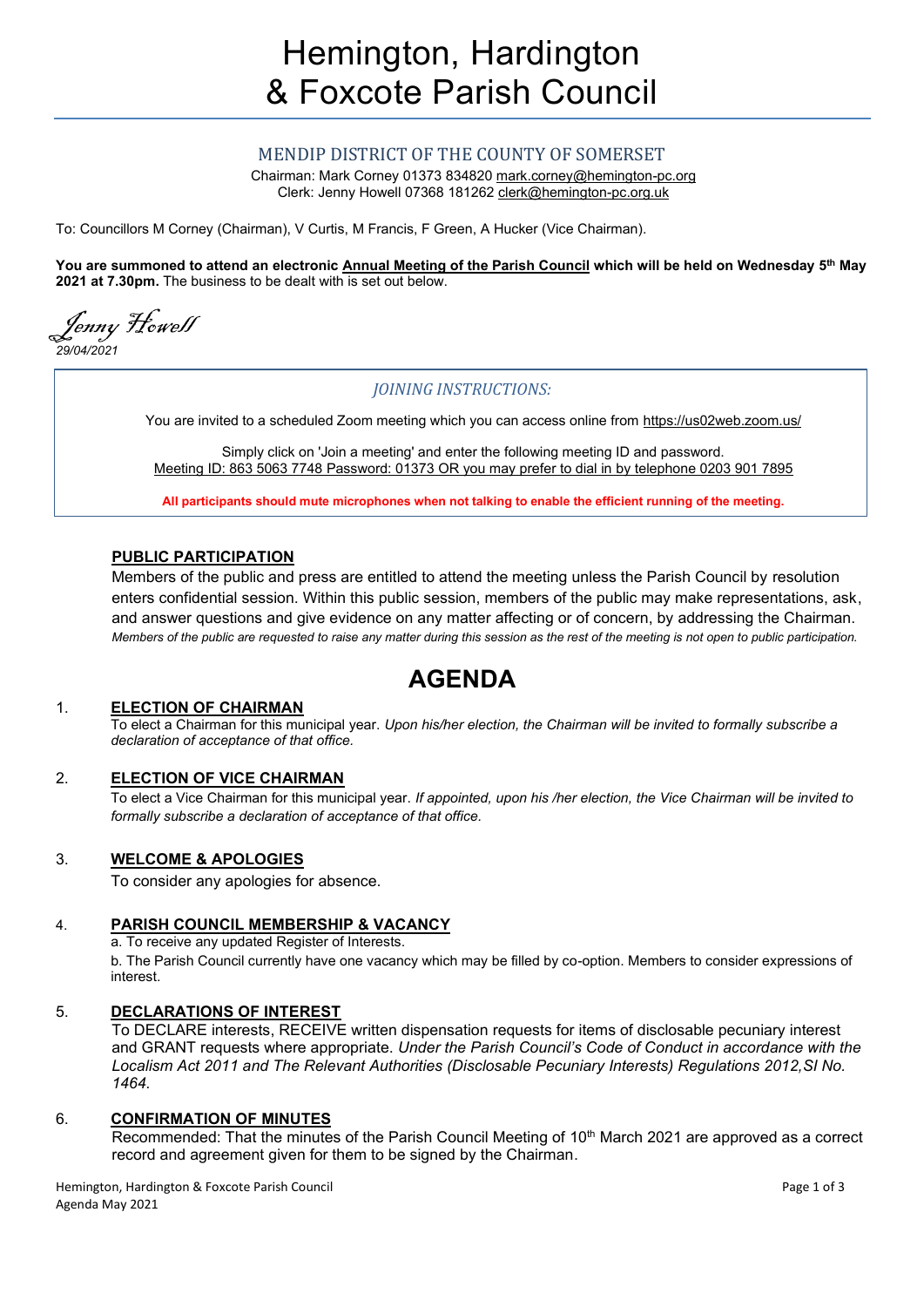### 7. **CHAIRMAN'S REPORT / INTRODUCTION**

To receive a short introduction from the newly appointed Chairman.

#### 8. **DISTRICT COUNCILLOR'S REPORT**

#### 9. **CLERK'S REPORT**

- Request to MDC for litter pick Frome to Radstock Rd.
- Fly tipping.
- Correspondence: Play Area
- Post Box Turners Tower. Request with Royal Mail to replace stolen post box.

#### 10. **INTERNAL CONTROL / OPERATING PROCEDURES**

- a. To review the following and confirm fit for purpose:
- Standing Orders
- Financial Regulations
- Asset Register
- Risk Assessment / Risk Management Schedule
- b. To confirm that the Parish Council is compliant with the Data Protection Act 2018, Freedom of Information Act 2000 and confirm that there have been no FOI requests for the 2020/21 financial year.
- c. To consider communications strategy (Parish Council website, social media, and other updates).

#### 11. **INSURANCE**

To AGREE insurance renewal to cover 1<sup>st</sup> June 2021 to 31 May 2022. 1 year at £455.51, or long-term agreement – 3 years £443.24 or 5 years £430.97 with Zurich Municipal.

#### 12. **PLANNING**

a. To note any planning decisions from MDC.

b. To note Planning responses made by Parish Council to MDC using delegated powers.

| <b>Planning Application</b>                            | Location                                                  | <b>Proposal and PC response</b>                                         |  |  |  |
|--------------------------------------------------------|-----------------------------------------------------------|-------------------------------------------------------------------------|--|--|--|
| 2021/0405/HSE                                          | Mulberry House, High Street, Faulkland                    | Retrospective application to regularise<br>position property curtilage. |  |  |  |
|                                                        |                                                           | PC response: recommend refusal                                          |  |  |  |
| 2021/0438/HSE                                          | Marrow Pole House Chickwell Lane<br>To Row Lane Hemington | Conversion of garage and store to yoga<br>studio, with raising of roof  |  |  |  |
|                                                        |                                                           | line.                                                                   |  |  |  |
|                                                        |                                                           | PC response: recommend approval                                         |  |  |  |
| 2021/0533/HSE                                          | 3 Wild Orchard Faulkland To Norton                        | Proposed first floor extension,                                         |  |  |  |
|                                                        | St Philip Road Faulkland                                  | associated alterations to roof and                                      |  |  |  |
|                                                        |                                                           | exterior cladding.                                                      |  |  |  |
|                                                        |                                                           | PC response: no objection                                               |  |  |  |
| To consider the following Planning Applications:<br>C. |                                                           |                                                                         |  |  |  |
| <b>Planning Application</b>                            | Location                                                  | Proposal & deadline for response to MDC                                 |  |  |  |
| 2021/0763/FUL                                          | Somerset Lavender Horse Pond Farm                         | Erection of shop E(a), workshop E(c)(iii) and                           |  |  |  |
|                                                        | Bishop Street, Faulkland.                                 | Cafe $E(b)$ .                                                           |  |  |  |
|                                                        |                                                           | Deadline: 15th May 2021                                                 |  |  |  |

#### 13. **HIGHWAYS**

- a. Measures to tackle speeding in the parish
	- To receive a report from the Chairman following a meeting with PC Toni Lines Neighbourhood Policing Team.
	- To consider proposal to approach District Cllr, County Cllr and Local MP for support to tackle speeding in the village to include discussion on double white lines/reduction of speed limit.
- b. Potholes and dog mess Grove Lane.

#### 14. **PLAY AREA**

- a. To discuss and consider the Play Area currently closed.
- b. To include: a condition report / risk assessment from Cllr Hucker and to discuss further action required.
- c. PC to agree outline plan for the future of the Play Area.
- d. To discuss first quotation received and consider grant funding opportunities and requirements. *Quote requests for replacement play equipment have been submitted to five companies.*

Hemington, Hardington & Foxcote Parish Council **According to the Council** Page 2 of 3 Agenda May 2021